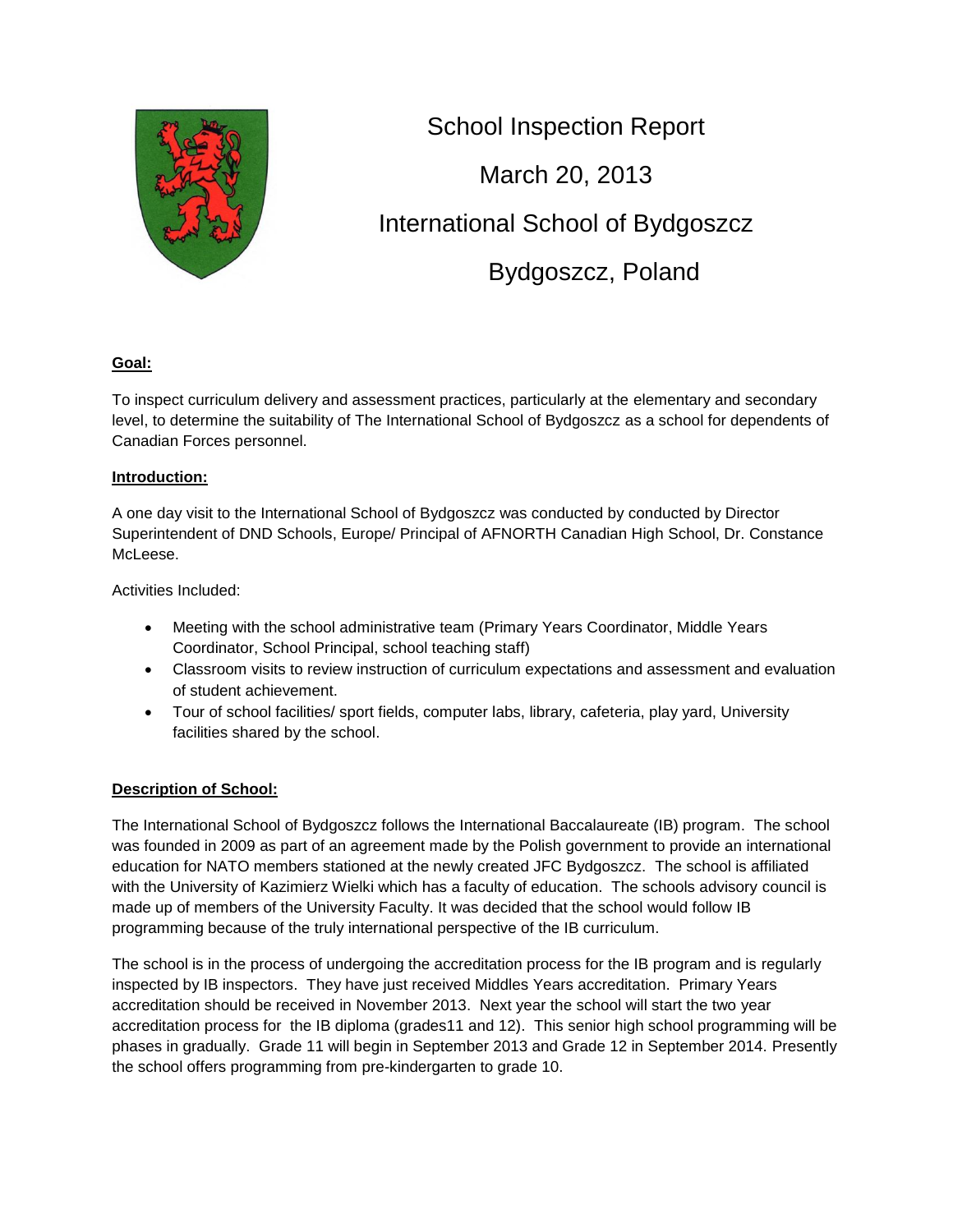The school is also part of the Polish National system of education and is inspected by the Polish Ministry of Education. The primary language of instruction is English; however the school supplements this with First Language instruction for non-native English speakers. French language speakers are provided with programming to allow them to integrate back into the French National System. Curriculum for this is provided by the French Ministry of Education via AEFE. French speaking students also sit the French National Exams. Polish, Italian and German nationals are also provided with mother tongue instruction when numbers warrant. Polish students must sit national exams in grade 3, 6 and 9.

The school is primarily publically funded. It receives revenue for the Polish Ministry of Education and the Polish National Government. It is a registered charity and parents can donate 1% of their income tax to the school. The school also charges tuition of 950 zloty per month which works out to approximately 260 CAD at today's exchange rate.

The school shares the university sports facility which has been newly renovated. Presently the school is about three kilometers from the facility so the Polish Armed Forces provide bus transportation to students of the school free of charge. The school also shares the University Library, playing fields and science laboratories. The University also lends faculty to the school for Music, Senior Science and Senior English Literature.

The school is in the process of expanding and will be moving in two years to a site by the University Campus.

### *School Profile: (from Student Handbook available on school web sites) ISOB Mission and Philosophy:*

*"*The mission of the school is to educate independent, creative and responsible participants in social, environmental and cultural life. The school helps the students to build their own identities based on the respect of their national heritage and also of the representatives of different cultures. Our aim is to prepare children to become active and compassionate adults who contribute to the creation of a better and more peaceful world. ."

*"*The IB philosophy focuses on inter-cultural awareness, understanding and holistic education. It promotes student-centred programmes as well as individual approaches. Students are exposed to the interrelatedness of various disciplines, skills and experiences."

In 2012-2013 the school population demographics was comprised of 17 nations from a variety of NATO countries.

Payment policy is outlined in the Admissions package.

The school has a well-equipped cafeteria and provides balanced warm lunches and snacks for a minimal charge.

A full variety of extracurricular activities are offered including extracurricular music and clubs. These are provided at no extra cost to the parents. There is an active students' council and parents' council.

School excursions are included with a planning process to ensure the safety of students. Transportation is provided by the Polish Military.

### **Document Review:**

We reviewed documents from the International IB website, the school website. Registration information and option sheets were also available in the school offices.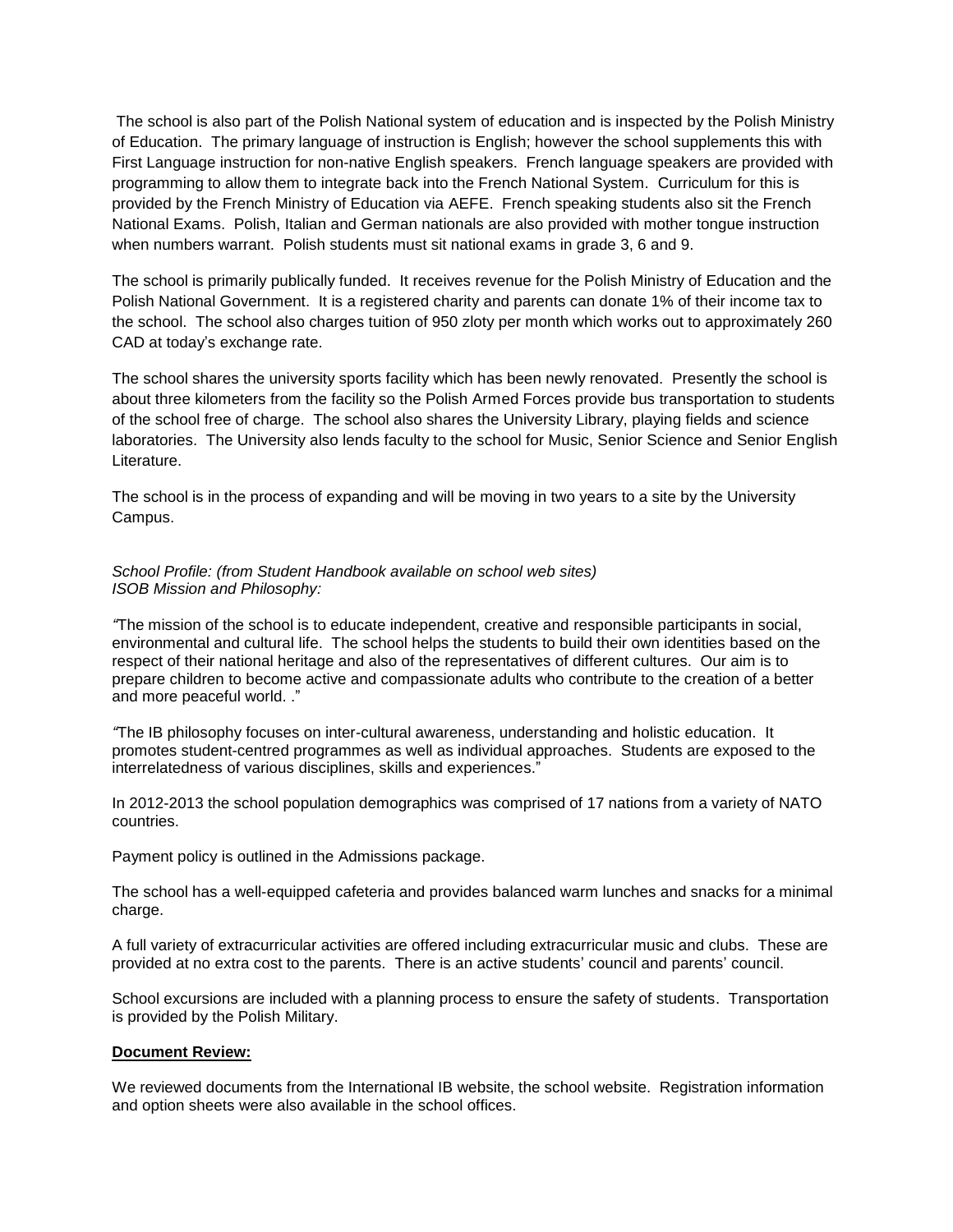Documents included:

- *Primary Years Programme* (Handbook for Parents and Students 2012- 2013)(http://www.isob.ukw.edu.pl/en/School.html)
- *Middle Years Programme* (Handbook for Parents and Students 2012-2013) (http://www.isob.ukw.edu.pl/en/School.html)
- International IB programming [\(http://www.ibo.org/\)](http://www.ibo.org/)
- Registration Documents (http://www.isob.ukw.edu.pl/en/School.html)
- ISOB documents for Assessment and Evaluation ( http://www.isob.ukw.edu.pl/en/School.html)

### **Teaching Staff:**

Teaching staff is recruited by the school and hired through interview process by a local hiring committee. All teachers must have teacher qualifications. Competition to work at the school is stiff since teachers are paid well above the Polish national standard. All teaching staff is IB trained. The principal is responsible for supervising teachers and performing performance appraisals at set intervals. Unsatisfactory teachers are document and can eventually be removed from their position.

### **Instruction of Curricular Expectations/Assessment and Evaluation of student Achievement:**

### **Primary Years Program:**

The primary school operates from kindergarten (4 years) to grade 6. The average class size is approximately 10 to 12 students. This would allow for peer interaction and collaborative.

Classroom visits revealed a strong focus on literacy and numeracy. Teaching was curriculum driven and generally child focused. Teachers evaluated using IB standards. Teachers provided descriptive feedback on written work. There was ample evidence of project based learning, incorporation of media communication and  $21<sup>st</sup>$  century critical thinking skills as per the IB curriculum. On-going assessment and tracking of achievement was conducted by the teacher and monitored by the primary program co-ordinator and ultimately the IB inspection process. Report cards are issued twice a year. Parents can track weekly performance of students through a web based mark entry system.

The school was extremely well equipped, with SMART Boards, media centre, gymnasium, a library, and playing fields. Classrooms were well resourced. There was evidence of student learning displayed throughout the school.

Teachers participated in on going professional development which was provided by the administration and by the IB organization.

### **Middle Years Programme:**

The middle school offered programming for students from grade 6 to grade 10. The curriculum was varied and was supplemented by national programming from various NATO members. All classrooms were well equipped and there was evidence of investigative and collaborative enquiring teaching approaches. The library was well equipped. There was a media centre, and state of the art gym facilities available at the University of Kazimierz Wielki.

The following evidence was gleaned on the visit:

Lessons were planned to relate to the IB curriculum.